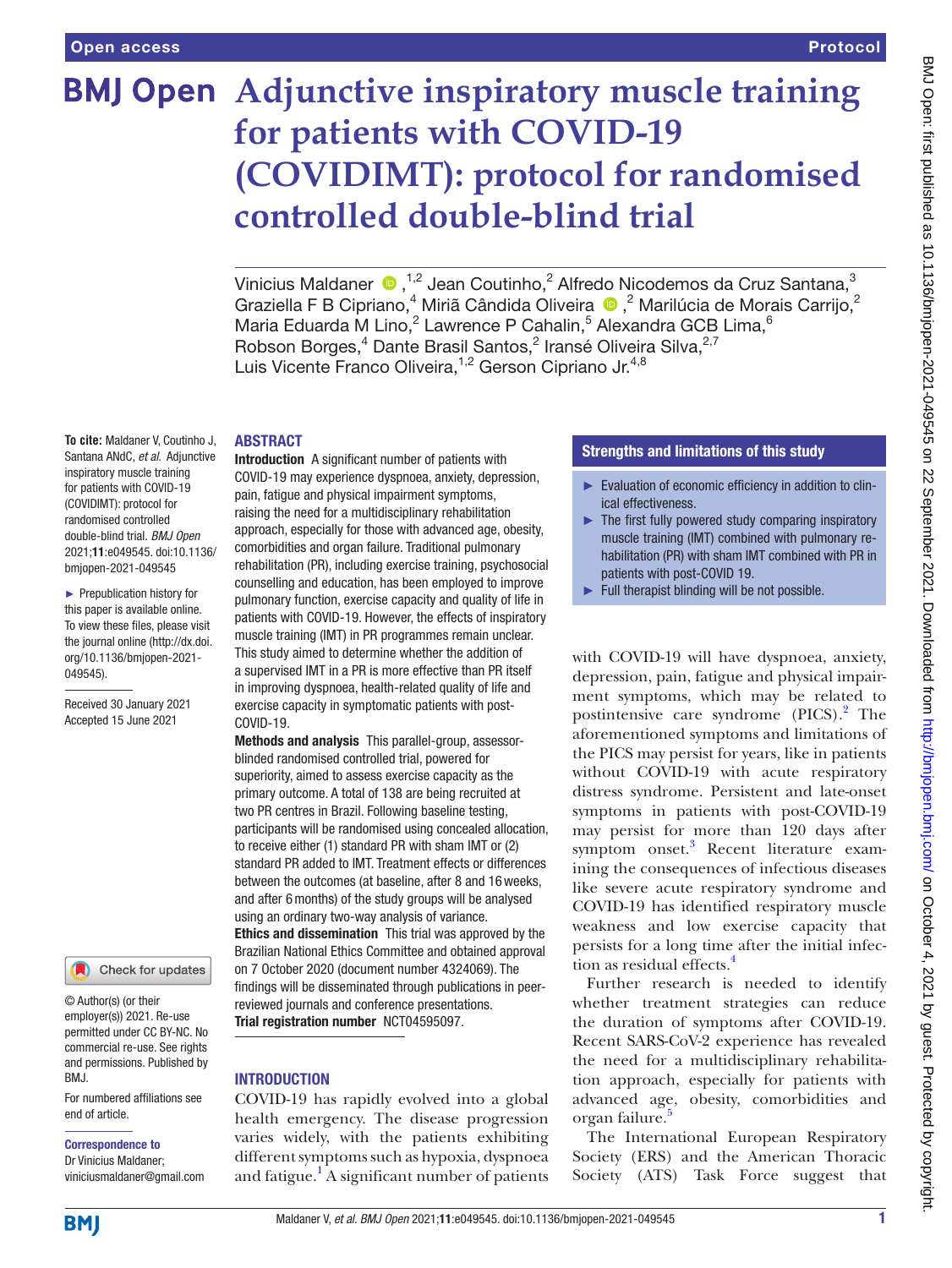#### Open access

COVID-19 survivors with a need for rehabilitative interventions at 6–8 weeks following hospital discharge should receive a comprehensive pulmonary rehabilitation (PR) programme. [6](#page-5-5) Although most studies have evaluated the effects of PR in patients with chronic pulmonary obstructive disease (COPD), evidence suggests that it is a treatment option for other pulmonary conditions such as idiopathic pulmonary fibrosis (IPF) and COVID-19.<sup>7</sup> <sup>8</sup> PR has been advocated to provide comprehensive care, improve functional status, reduce symptoms, and decrease healthcare usage in patients with respiratory diseases. PR involves exercise training, psychosocial counselling and education, and recently, the ERS advocated that inspiratory muscle training (IMT) should be considered as an additional intervention in PR programmes, especially in patients with inspiratory muscle weakness.<sup>[9](#page-6-1)</sup>

As dyspnoea and fatigue are two of the most common late-onset symptoms of COVID-19, strategies to treat these symptoms should be encouraged. Langer *et al* showed that 8 weeks of partially supervised IMT improved respiratory muscle strength and endurance, dyspnoea, and exercise endurance in subjects with COPD. $^{10}$  A recent meta-analysis also demonstrated positive results for dyspnoea and Health-related quality of life (HRQoL) in 362 patients with interstitial pulmonary fibrosis, asso-ciated with IMT with aerobic exercise.<sup>[8](#page-6-3)</sup> A recent review discussed the use of IMT in symptomatic patients with respiratory muscle weakness who are motivated to optimise their functional capacity gains through a PR programme. Thus, randomised controlled trials (RCTs) should be conducted to examine the addition of IMT in PR programmes in patients with exercise-induced dyspnoea and low functional capacity.

Notably, few controlled clinical trials have investigated the addition of IMT in PR for patients after viral pneumonia illnesses, including COVID-19. In view of this fact, this trial aims to determine if supervised IMT added to PR is more effective than PR alone in improving dyspnoea, HRQoL and exercise capacity in symptomatic patients with post-COVID-19. We hypothesise that the addition of IMT in PR programmes will improve respiratory muscle strength, peak  $\rm VO_{2}$ , breathlessness and be cost-effective compared with traditional PR. This protocol is reported according to the Standard Protocol Items: Recommendations for Interventional Trials (SPIRIT guidance).

#### METHODS AND ANALYSIS Study design

This study consists of a pragmatic randomised, doubleblind controlled trial with two parallel groups (arms), conducted at three PR centres in the cities of Anapolis and Brasilia, Brazil. This protocol follows SPIRIT guidelines. A flowchart of the study protocol is shown in [figure](#page-1-0) 1.

#### Patient and public involvement

Patients and the public will not be directly involved in the design, recruitment or conduct of this study. They will be



<span id="page-1-0"></span>Figure 1 Flowchart.

involved in our plans to disseminate the study results to participants and relevant community groups by assisting in the choice of what information/results to share and in what format.

#### **Participants**

Eligible participants will be identified through screening 4–6 weeks after ICU discharge. They will be screened by pulmonologists of long-term COVID-19 ambulatory in hospitals located in Brasilia and Anapolis. To be eligible, participants must be over 18 years of age with a confirmed COVID-19 diagnosis that required hospitalisation and either (1) non-invasive respiratory support (Continous Positive AirWay Pressure (CPAP), high-flow oxygen catheter, non-breathing oxygen mask or (2) invasive mechanical ventilation within 3months of study recruitment. The exclusion criteria will include pregnancy, dependence on others to perform activities of daily living during the month prior to the latest intensive care unit (ICU) admission (gait aids are acceptable); documented cognitive impairment; proven or suspected spinal cord injury or other neuromuscular diseases that will result in a permanent or prolonged weakness (not including ICU-acquired weakness); severe neurological disease; death being deemed inevitable as a result of the current illness; and unwillingness to commit to full active treatment either on the part of the patient or the treatment decision-maker.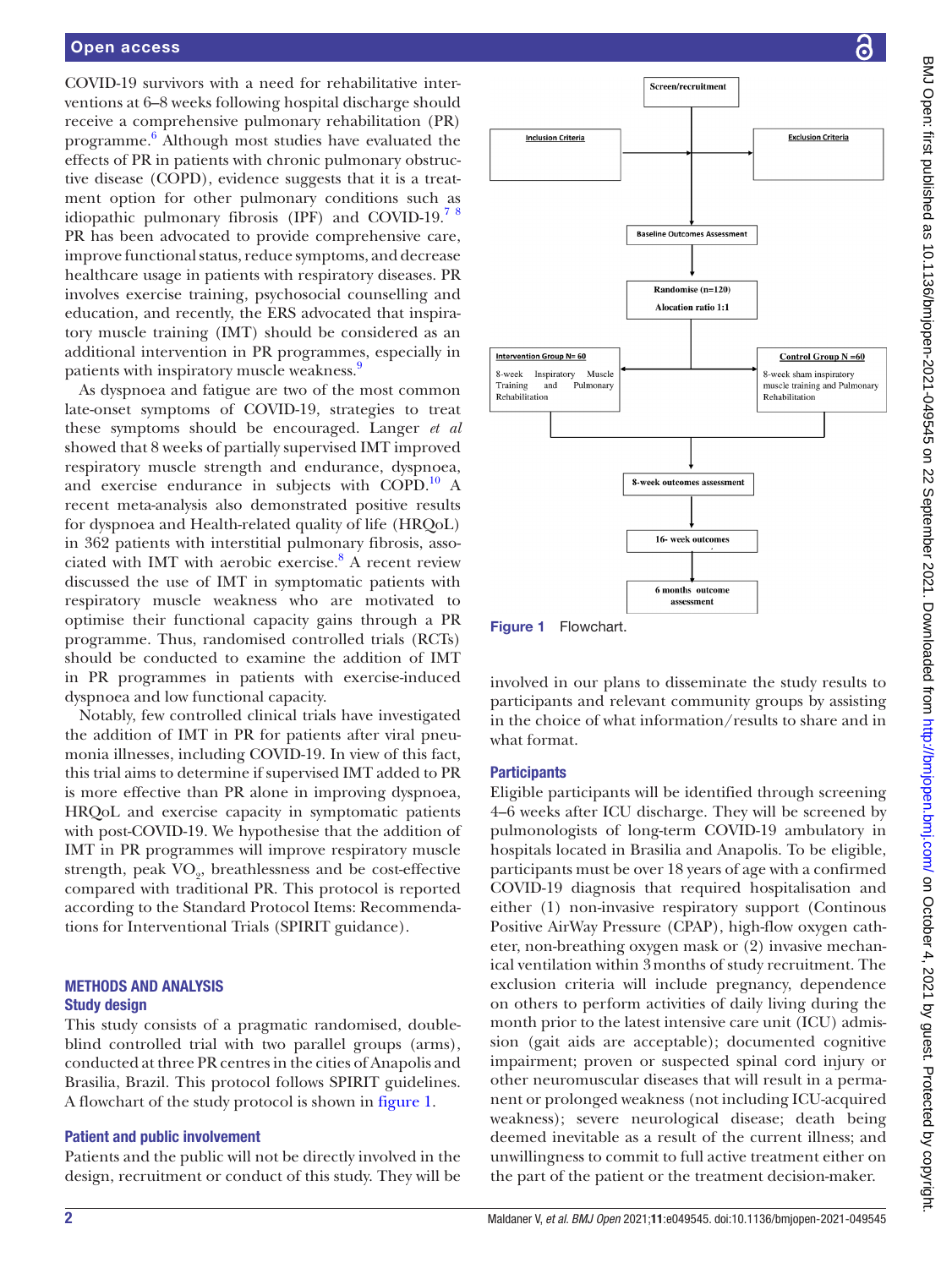For enrolment into the study, informed consent will be sought from the patients according to Brazil's federal laws.

# Randomisation and allocation

Following informed consent and all baseline assessments, participants will be randomised at a 1:1 rate, according to the block randomisation generated by the website ([https://www.sealedenvelope.com\)](https://www.sealedenvelope.com) to either the first intervention group (PR combined with IMT) or the control group (PR combined with sham IMT). An independent researcher of the trial will prepare the randomisation schedule. The study registration was in March 2021; the final registration will be in May 2022.

# Ethics and dissemination

The project was approved by the Brazilian National Ethics Committee and received approval on 7 October 2020 (document number 4324069). This trial was prospectively registered in the Clinical Trials Registry Platform on 20 October 2020 (NCT04595097); updated on 12 April 2021. Patients will be invited to participate voluntarily. The results of this study will be reported in full through peer-reviewed journals and presented at scientific conferences. Significant protocol modifications will be communicated to the participants, trial registers and journals. A copy of the informed consent form will be provided, if requested.

# Consent for publication and confidentiality

All information collected from the study participants will be kept confidential and stored in the laboratory's database during and after the trial. Only the researchers will assess the data to ensure anonymity and respect for human dignity and fulfil all the bioethics requirements of Resolution 466/2012 of the National Health Council and the Helsinki Declaration for research with humans.

# **Blinding**

A trained physical therapist, blinded to the intervention allocation group, will perform all outcome assessments. One arm of the study will undergo a sham treatment (described further), which characterises the double-blind trial.

# **Interventions**

The intervention consists of a supervised intervention with a workload of 50%–60% of the maximal inspiratory pressure (MIP), including two sets of 30 breaths (60 breaths daily), with a 2min interval in between work sets, 3days/week, using a tapered flow-resistive loading device (POWERbreathe KH2, HaB International, UK). This device was chosen mainly considering its visual feedback capability and the possibility of controlling the key training parameters (eg, number of repetitions, external resistance, volume response and work performed) during and after training sessions. It allows frequent reassessment of the patient's training parameters for adjusting the training. The IMT programme will be associated with a PR programme, following a previously published protocol, for 8weeks.

Patients will be instructed and encouraged to perform 30 fast and effective inspirations and will be allowed to pause if necessary, though not exceeding 1min. The MIP and maximal dynamic inspiratory pressure (S-Index) will be updated weekly to maintain the training load at the highest tolerable load, 50%–60% of the most recent MIP. Individuals will perform weekly MIP assessments to ensure the correct load training. The same trained physiotherapist will perform all the respiratory muscle strength assessments. The training workload of the control group will be set at 10% of the baseline MIP and will not be modified throughout the intervention period.<sup>[11](#page-6-4)</sup> The IMT protocol will be performed after PR.

Both groups will perform the same PR programme. The PR staff will prescribe a tailored individualised PR programme within the prespecified parameters recommended by the PR guidelines. The PR will be delivered three times a week, for 8 weeks (maximum 24 sessions (26 sessions total, including familiarisation sessions)), of 30–50min supervised exercise sessions, with progressive and individualised multimodal exercises (including both aerobic, strength training and functional fitness modalities). An adequate 5min warm-up and 5min cool-down will be incorporated. According to previously determined ventilatory thresholds during a maximal cardiopulmonary exercise test, the intensity will be individually adjusted in the moderate domain and monitored by heart rate (HR) monitoring (10% range of the HR at first ventilatory threshold, rating of perceived exertion (4–6 in Borg scale) and oxygen saturation (above 90%), respectively.

Experienced physical therapists will perform familiarisation sessions to optimise exercise prescription. The adherence to the PR programme will be recorded in a daily log.

# **Measures**

The initial assessment will be performed at the pulmonology department at hospitals in Brasilia and Anapolis. Patients will receive a routine check-up, and if necessary, current medications will be optimised. Any changes to medication will be documented. Adverse events and complications during rehabilitation will be recorded by the physicians on a standardised basis in the medical survey sheet at the end of rehabilitation. Anthropometric and sociodemographic data will be collected in the first assessment.

# Primary outcome measures

# Cardiopulmonary exercise testing (CPX) measurements

Subjects will undergo a maximum symptom-limited CPX, using cycle-ergometer ramp protocol (Corival, Lode, Netherlands) and ventilatory expired gas analysis cart (Quark CPET, Cosmed, Italy) following the recommendations of the European Respiratory Society for chronic lung diseases to obtain exercise capacity variables and respiratory efficiency. Volume and gas calibration will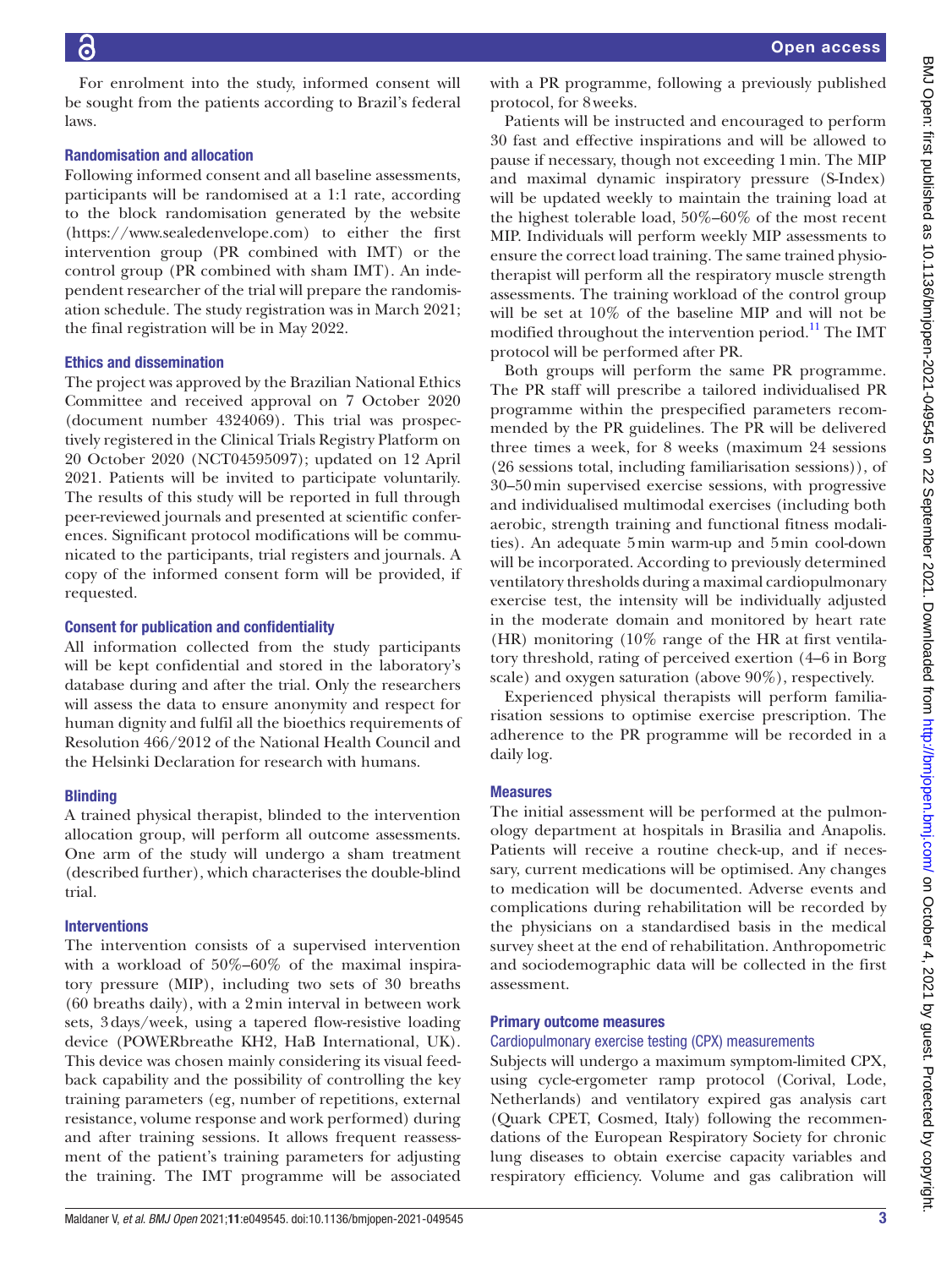be performed before each test. Minute ventilation (VE), oxygen uptake  $(VO_2)$  and carbon dioxide output  $(VCO_2)$ will be acquired breath-by-breath and averaged over 10s intervals. The ventilatory anaerobic threshold will be determined using the V-slope method. Peak  $\mathrm{VO}_2$  will be expressed as the highest 10s averaged sample obtained during the final plateau if the patient reached it, or the last 20s of testing if not. The ventilatory efficiency (VE/ VCO<sub>2</sub> slope) will be calculated from a linear regression equation, from the start of the test to the exercise peak. The ventilatory reserve will be determined from the forced expiratory volume in one second  $(FEV<sub>1</sub>)$  (calculated as 100-[VE (FEV<sub>1</sub>×40)100]). Circulatory power will be calculated from the  $\mathrm{VO}_2$  and systolic blood pressure product at the peak, and ventilatory power from the quotient of peak systolic blood pressure and VE/VCO<sub>2</sub> slope. $^{12}$  $^{12}$  $^{12}$ 

#### Secondary outcomes

#### Dyspnoea

Dyspnoea will be assessed using the modified Medical Research Council Dyspnoea Scale (mMRC). The mMRC is a 0–4 scale used to classify dyspnoea's impact on physical function in patients with respiratory limitations. On mMRC, 0 represents a person who suffers from dyspnoea only with strenuous exercise, while 4 represents a person who is too breathless to leave the house or breathless when dressing or undressing. We chose the mMRC because of its easy application, and other studies with COVID-19 have used it to assess dyspnoea.<sup>47</sup>

#### Respiratory muscle strength

Respiratory muscle strength will be determined from residual volume (RV) using the technique proposed by Black and Hyatt to measure MIP and S-Index. Patients will be seated and motivated to perform a maximal voluntary exhalation effort at RV, and then a verbal command will be given to perform a maximal inspiratory effort, according to ATS standards.<sup>13</sup> The patients will be oriented to perform 10 manoeuvres, with 60s rest intervals between the manoeuvres to avoid fatigue of the inspiratory muscles.

Inspiratory muscle endurance will be assessed using a timed inspiratory endurance test, which consists of breathing against a submaximal load (40% of MIP) provided by the device (KH2, POWERbreathe, UK) until task failure (Tlim in seconds).

#### Anxiety and depression

Anxiety and depression will be measured using the Hospital Anxiety and Depression Scale, a 14-item screening questionnaire from which an anxiety and depression subscale can be derived. Subscore values of >5 points will identify increased symptoms of anxiety or depression; a total score >9will be considered indicative of psychological distress.[14](#page-6-7)

#### Health-related quality of life

HRQoL will be assessed with the EQ-5D-3L instrument, which is recognised as a validated generic HRQoL

measure consisting of five dimensions, each with five levels of response. Each answer combination will be converted into a health utility score.<sup>[15](#page-6-8)</sup>

The EQ-5D-3Ltool has good test–retest reliability, is simple to use and gives a single preference-based index value for health status that can be used for costeffectiveness analysis.

### **Fatique**

Fatigue will be captured using the Fatigue Severity Scale, a nine-item questionnaire validated to evaluate disabling fatigue. Each item is rated on a 7-point scale ranging, from strongly disagree to strongly agree. A total score is derived from all nine questions; a higher score indicates a greater impact of fatigue on everyday activities.<sup>[16](#page-6-9)</sup>

#### Pulmonary function testing

Spirometry will be performed using a spirometer (Microlab 3.500; CareFusion, Yorba Linda, California, USA). Three forced expiration manoeuvres will be performed for validity and reproducibility purposes according to the ATS/ERS criteria, with patients sitting, in a room with controlled temperature, ambient pressure and relative humidity. The following variables will be analysed: (1) forced vital capacity (FVC, L); (2)  $\text{FEV}_1^{\text{}}(L)$ ; and (3)  $\text{FEV}_1$ : FVC ratio (%). The obtained values will be recorded and compared with the predicted values for a Brazilian population.

#### Incremental cost:utility ratio (quality-adjusted life years (QALYs))

A cost–utility analysis using the EQ-5D-3L responses will be performed to generate QALYs, which will generate an incremental cost per QALY. An economic evaluation will be undertaken to explore and determine the incremental costs and benefits of the IMT added to PR programme over a 6-month time horizon. This follow-up period aims to capture the direct effects of the interventions and offer insights into outcomes and costs accrued in the months after the intervention is completed. Direct medical and overhead costs and indirect patient costs will be estimated. Direct costs were estimated using time-and-motion analysis, and included procedure personnel and supplies.

An incremental analysis will be undertaken to calculate the difference in costs and the difference in outcomes (improvements in effectiveness measures and QALYs) associated with the IMT and PR programmes. QALYs will be calculated as the area under the curve connecting the utility scores reported at baseline and the subsequent follow-up points.<sup>17</sup> The results will be presented in the form of incremental cost-effectiveness ratios, reflecting the extra cost for an additional unit of outcome. A sensitivity analysis will be performed to assess the robustness of the results to different values.

#### Adverse events

Adverse events are defined as any untoward medical occurrence in a patient or clinical investigation subject administered an investigational intervention, and any such event does not necessarily need to have a causal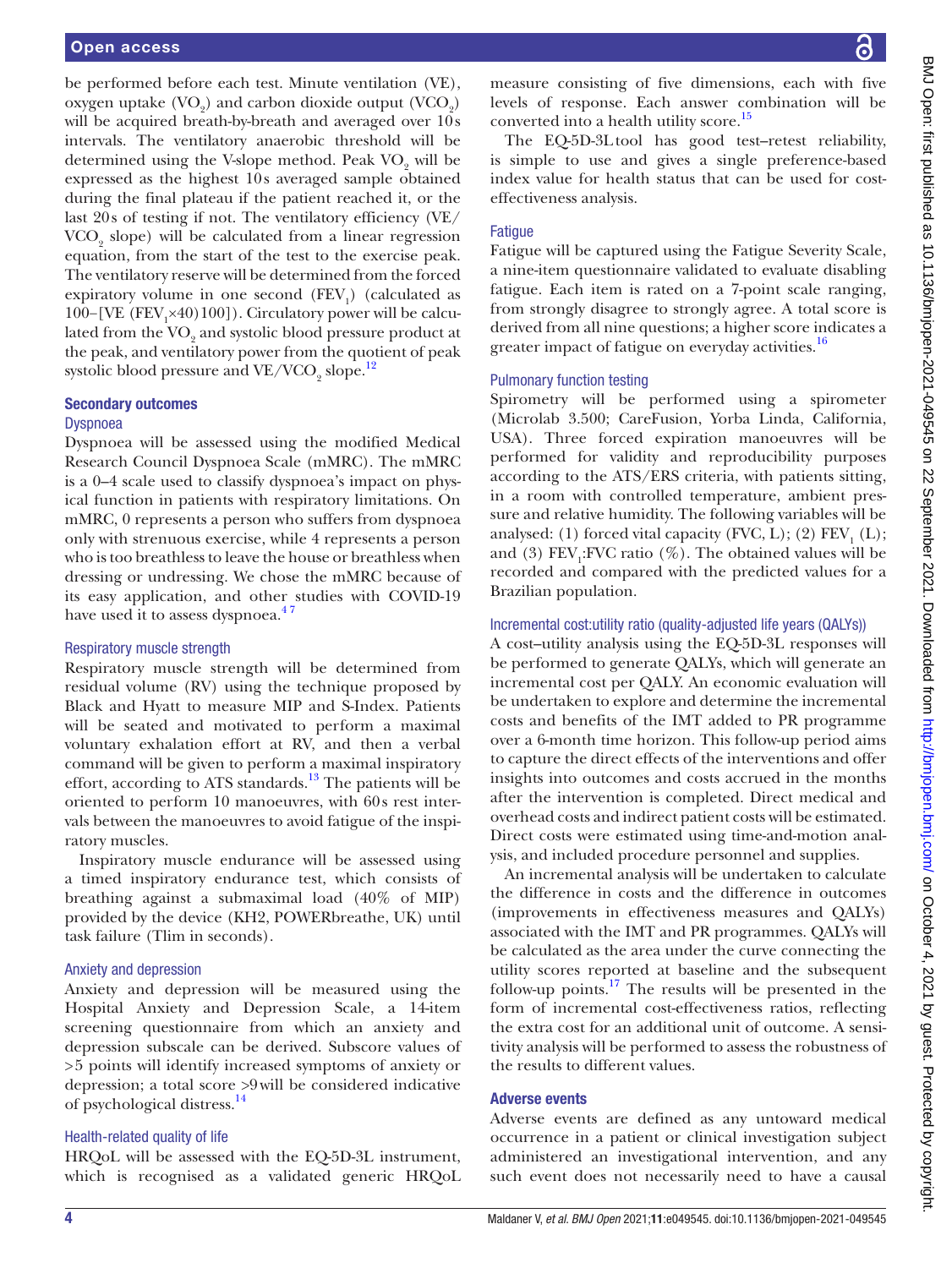|                                                         | <b>STUDY PERIOD</b> |                   |                          |                              |                         |                     |
|---------------------------------------------------------|---------------------|-------------------|--------------------------|------------------------------|-------------------------|---------------------|
|                                                         | Enrolment           | <b>Allocation</b> | Post-allocation          |                              |                         |                     |
| <b>TIMEPOINT**</b>                                      | $-t_1$              | $\bf{0}$          | $t_1$<br><b>Baseline</b> | t <sub>2</sub><br>8<br>Weeks | t3<br>16 weeks          | $t_{x}$<br>6 Months |
| <b>ENROLMENT:</b>                                       |                     |                   |                          |                              |                         |                     |
| <b>Eligibility screen</b>                               | X                   |                   |                          |                              |                         |                     |
| Informed consent                                        | X                   |                   |                          |                              |                         |                     |
| Allocation                                              |                     | X                 |                          |                              |                         |                     |
| <b>INTERVENTIONS:</b>                                   |                     |                   |                          |                              |                         |                     |
| [IMT + Pulmonary<br><b>Rehabilitation1</b>              |                     |                   |                          |                              |                         |                     |
| [Sham IMT+<br>Pulmonary<br><b>Rehabilitation1</b>       |                     |                   |                          |                              |                         |                     |
| <b>ASSESSMENTS:</b>                                     |                     |                   |                          |                              |                         |                     |
| [Clinical and<br>Demographic<br><b>Characteristics1</b> | X                   |                   |                          |                              |                         |                     |
| [Cardiopulmonary<br><b>Exercise Testing]</b>            |                     |                   | X                        | X                            | X                       |                     |
| [mMRC]                                                  |                     |                   | X                        | X                            | X                       |                     |
| [EQ 5D 3L]                                              |                     |                   | X                        | X                            | Χ                       |                     |
| <b>HADS</b>                                             |                     |                   | X                        | X                            | X                       |                     |
| <b>FSS</b>                                              |                     |                   | $\overline{\mathsf{x}}$  | $\overline{\mathsf{x}}$      | $\overline{\mathsf{x}}$ |                     |
| <b>Inspiratory Muscle</b><br><b>Strength</b>            |                     |                   | X                        | X                            | X                       |                     |
| <b>Inspiratory Muscle</b><br>Endurance                  |                     |                   | $\overline{\mathsf{x}}$  | $\overline{\mathsf{x}}$      | $\overline{\mathsf{x}}$ |                     |
| Cost-utility<br>analysis                                |                     |                   |                          |                              |                         | X                   |

<span id="page-4-0"></span>

relationship with this intervention. It is recognised that the patient population with a critical illness will experience several common signs and symptoms due to the severity of the underlying illness and the impact of standard therapies. These will not necessarily constitute an adverse event unless they are of concern or related to the study of the intervention in the investigator's clinical judgement. In all cases, the condition or disease underlying the symptoms, signs or laboratory values should be reported, for example, tachycardia rather than chest palpitations. Following each intervention and outcome measure session, trial staff will be required to complete data entry forms indicating a severe or minor adverse event. In the case of serious adverse events, the study chief investigator will be notified immediately; participants will be managed appropriately; and the incident will be reported to the relevant hospital ethics committee. Adverse events will be collected from randomisation to 48 hours after cessation of our study protocol through phone calls.

#### Follow-up

Outcomes will be assessed at baseline, 8 and 16 weeks, and 6 months postrandomisation. [Figure](#page-4-0) 2 illustrates the schedule assessments of the participants. Patient-reported outcomes will also be collected during follow-up assessments. If any participant cannot attend the clinic, a postal questionnaire will be used to collect patient-reported outcomes.

## Sample size

Due to the lack of data on the effect of supervised IMT in a PR in patients with post-COVID-19, we performed a power analysis based on a previous meta-analysis of peak  $\rm{VO}_2$  (in mL/kg/min) in patients with idiopathic pulmonary fibrosis.<sup>18</sup> We used the software GPower to calculate sample size with a priori analysis with an intergroup difference of 1.46mL/kg/min, an SD of 3.5mL/kg/ min, an  $\alpha$  error probability of 0.05 and power (1- $\beta$  error probability) of 0.80. Based on the results, it was decided that 138 patients will be divided into two groups, with a dropout rate of 15%.

# Data analysis

Data will be summarised and reported following the Consolidated Standards of Reporting Trials guidelines for RCTs, using intention-to-treat analyses.<sup>19</sup> The Kolmogorov-Smirnov test will be used to analyse the normality of the sample's data. The patient baseline characteristics and outcome variables (both primary and secondary outcomes) will be summarised using descriptive measures of central tendency and dispersion for quantitative variables and absolute and relative frequencies for qualitative variables. Possible correlations will be assessed using Pearson or Spearman tests depending on the normality of the data. Associations will be performed using the  $\chi^2$  or Fischer's exact test. Treatment effects or differences between the outcomes (at baseline and after 8 and 16weeks) of the study groups will be analysed using an ordinary two-way analysis of variance (ANOVA), if the sample is parametric. If the sample has a nonparametric distribution, paired t-tests and an ordinary one-way ANOVA will be used. Intergroup analyses will be performed using t-test or the Wilcoxon test, depending on the normality of the data.

# Trial managing and data monitoring

The trial management group, consisting of project staff and coinvestigators involved in the day-to-day running of the trial, will meet monthly throughout the project to ensure data integrity, participant safety and evaluation of any adverse events.

Deidentified data and statistical code will be made available on request soon after each report of the data has been published. Different aspects of the data will be published separately, which will determine when those data are made publicly available. A data-sharing agreement will require a commitment to using the data only for specified research purposes, securing the data appropriately and destroying the data after a nominated period.

# **DISCUSSION**

Patients with chronic respiratory symptoms commonly develop deconditioning and weakness of the respiratory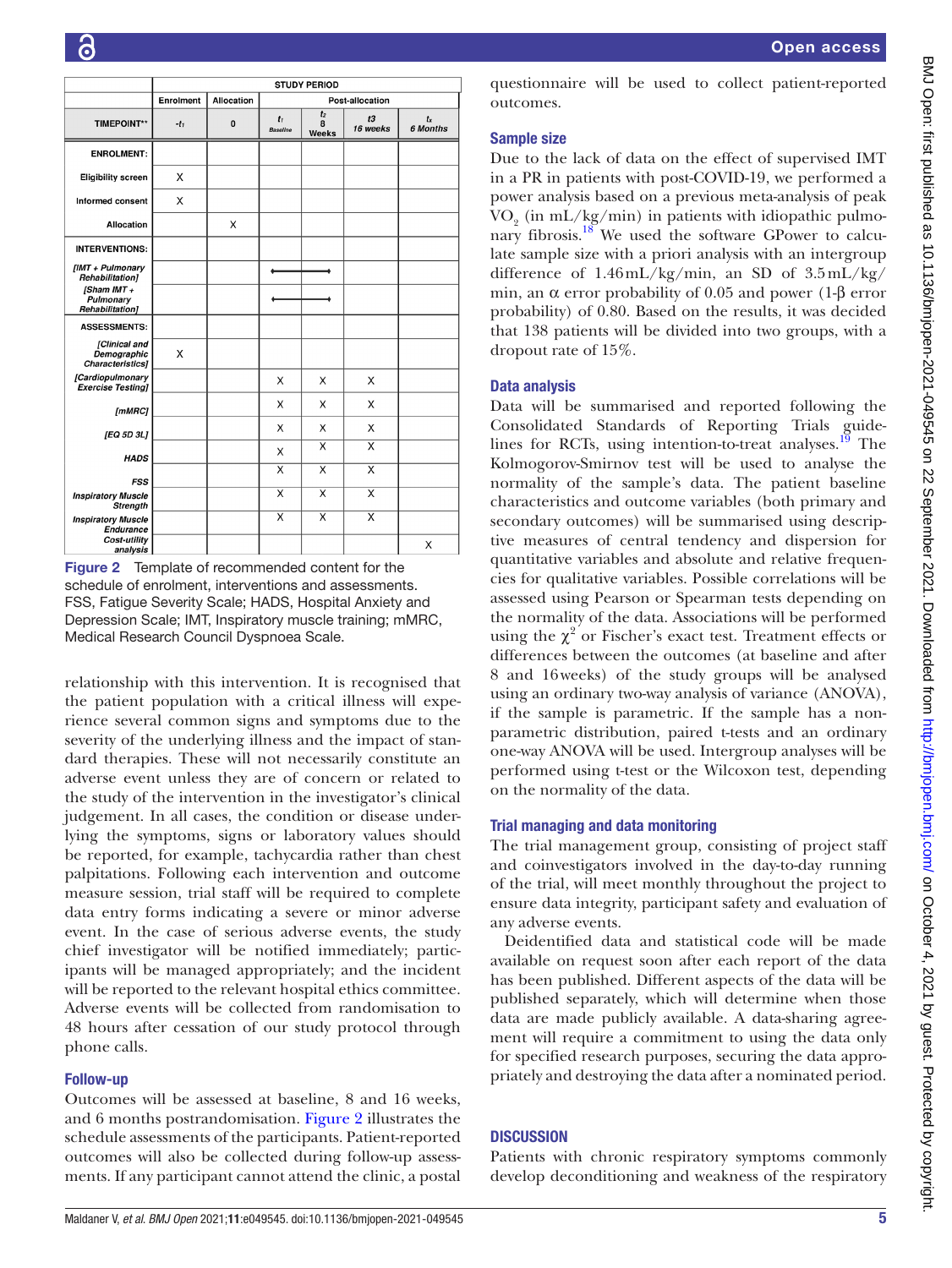muscles, which are related to dyspnoea and exercise intolerance in this population. $^{20}$  $^{20}$  $^{20}$  IMT may reduce neural respiratory drive and subsequently improve abnormal breathing patterns, which may equalise the relationship between respiratory muscle demand and energy supply to the respiratory muscles.[21](#page-6-14) Langer *et al* demonstrated that an 8-week home-based IMT programme improved inspiratory muscle strength and dyspnoea, reducing diaphragm activation during maximal exercise, which may be associated with an important physiological response for the inspiratory muscles after IMT, which is compatible with the decrease in motor unit recruitment to generate a given force as a result of respiratory muscle hypertrophy.

While we acknowledge the value of traditional IMT protocols that use mechanical loading devices, we believe that the IMT training with biofeedback provided by the POWERbreathe KH2 device has the potential to provide additional clinical benefits because it can modulate all aspects of muscular performance, including strength, power and work capacity. The real-time biofeedback likely encourages the generation of higher pressures throughout a full inspiration, a feature that differs from other IMT methods. Thus, IMT via the POWERbreathe KH2 device can facilitate a more controlled breathing pattern with an improved gas exchange during and after training.

Anastasio *et al* investigated the mid-term impact of COVID-19 on respiratory function and functional capacity 4months after infection and found respiratory muscle weakness, as reflected by the mean % predicted of MIP assessed in these patients (58%).<sup>[4](#page-5-3)</sup> Moreover, both airway occlusion pressure (P 0.1) and P 0.1:MIP ratio were significantly lower in patients with COVID-19, indicating a possible neural drive impairment. A previous meta-analysis showed additional effects of IMT on clinically relevant outcomes in a subgroup of patients with respiratory muscle weakness[.22](#page-6-15) Another compelling fact is that addition of IMT could improve the attenuation of respiratory muscle metaboloreflex in these patients. The fatiguing contraction pattern could decrease locomotor muscle perfusion, with blood flow redistribution in favour of the respiratory muscles. $^{23}$  This impairment may contribute to early peripheral muscle fatigue and lower exercise capacity. Therefore, strategies such as IMT that improve the capacity and dynamic function of the respiratory muscles should be effective in reducing dyspnoea and might also improve the exercise capacity in patients with chronic respiratory diseases. $^{21}$  Therefore, we believe that the use of IMT added to PR programmes could improve exercise capacity in patients with post-COVID-19.

The results of our study will provide valuable information for clinical practice. First, it will provide clinicians and rehabilitation practitioners information regarding the effects of exercise rehabilitation on chronic respiratory symptoms. Second, it will help healthcare providers perform a cost-effectiveness analysis of the PR and IMT methods in patients with COVID-19; and third, patients

with all viral types of pneumonia will be educated beforehand about the potential benefits or harmful effects of engaging in physical activity and exercise programmes that include IMT, so that they can make an informed decision.

#### Author affiliations

<sup>1</sup>Physical Therapy Department, UniEVANGELICA University, Anapolis, Brazil <sup>2</sup>Human Movement and Rehabilitation Program, UniEVANGELICA University, Anapolis, Brazil

<sup>3</sup>Health Sciences Program, Escola Superior de Ciências da Saúde, Brasilia, Brazil 4 Rehabilitation Sciences and Health and Technologies in Health Sciences Program, University of Brasilia, Brasilia, Brazil

<sup>5</sup>Physical Therapy, University of Miami School of Medicine, Miami, Florida, USA 6 Hospital Regional da Asa Norte, Brasilia, Brazil

<sup>7</sup>Physical Education, UniEVANGELICA University, Anapolis, Brazil

<sup>8</sup>Health Sciences and Technologies, University of Brasilia, Brasilia, Brazil

Acknowledgements We thank the many research nurses and allied health professionals who will participate in patient recruitment, data collection and data entry.

Contributors VM, LC and GC: conceived and designed the experiment. JC, ACGBL and DBS: investigation and resources. ANdCS and GFBC: original draft preparation. MCO, MdMCC, MEML and RB: pulmonary rehabilitation programme. IOS and LVFO: original draft preparation.

Funding This work will be supported by Conselho Nacional de Desenvolvimento Científico e Tecnológico (CNPQ)/JBS grant number 09/2019.

Competing interests None declared.

Patient and public involvement Patients and/or the public were involved in the design, conduct, reporting or dissemination plans of this research. Refer to the Methods and analysis section for further details.

Patient consent for publication Not required.

Provenance and peer review Not commissioned; externally peer reviewed.

Open access This is an open access article distributed in accordance with the Creative Commons Attribution Non Commercial (CC BY-NC 4.0) license, which permits others to distribute, remix, adapt, build upon this work non-commercially, and license their derivative works on different terms, provided the original work is properly cited, appropriate credit is given, any changes made indicated, and the use is non-commercial. See: [http://creativecommons.org/licenses/by-nc/4.0/.](http://creativecommons.org/licenses/by-nc/4.0/)

#### ORCID iDs

Vinicius Maldaner<http://orcid.org/0000-0002-7804-7517> Miriã Cândida Oliveira <http://orcid.org/0000-0002-5302-1388>

#### <span id="page-5-0"></span>**REFERENCES**

- 1 Carfì A, Bernabei R, Landi F, *et al*. Persistent symptoms in patients after acute COVID-19. *[JAMA](http://dx.doi.org/10.1001/jama.2020.12603)* 2020;324:603–5.
- <span id="page-5-1"></span>2 Vitacca M, Lazzeri M, Guffanti E, *et al*. Italian suggestions for pulmonary rehabilitation in COVID-19 patients recovering from acute respiratory failure: results of a Delphi process. *[Monaldi Arch Chest](http://dx.doi.org/10.4081/monaldi.2020.1444)  [Dis](http://dx.doi.org/10.4081/monaldi.2020.1444)* 2020;90. doi:10.4081/monaldi.2020.1444. [Epub ahead of print: 23 Jun 2020].
- <span id="page-5-2"></span>3 Miyazato Y, Morioka S, Tsuzuki S, *et al*. Prolonged and late-onset symptoms of coronavirus disease 2019. *[Open Forum Infect Dis](http://dx.doi.org/10.1093/ofid/ofaa507)* 2020;7:ofaa507.
- <span id="page-5-3"></span>4 Anastasio F, Barbuto S, Scarnecchia E, *et al*. Medium-Term impact of COVID-19 on pulmonary function, functional capacity and quality of life. *[Eur Respir J](http://dx.doi.org/10.1183/13993003.04015-2020)* 2021. doi:10.1183/13993003.04015-2020. [Epub ahead of print: 11 Feb 2021].
- <span id="page-5-4"></span>5 Polastri M, Nava S, Clini E, *et al*. COVID-19 and pulmonary rehabilitation: preparing for phase three. *[Eur Respir J](http://dx.doi.org/10.1183/13993003.01822-2020)* 2020;55. doi:10.1183/13993003.01822-2020. [Epub ahead of print: 25 06 2020].
- <span id="page-5-5"></span>6 Spruit MA, Holland AE, Singh SJ, *et al*. COVID-19: interim guidance on rehabilitation in the hospital and Post-Hospital phase from a European respiratory Society and American thoracic Society-coordinated international Task force. *[Eur Respir J](http://dx.doi.org/10.1183/13993003.02197-2020)* 2020.